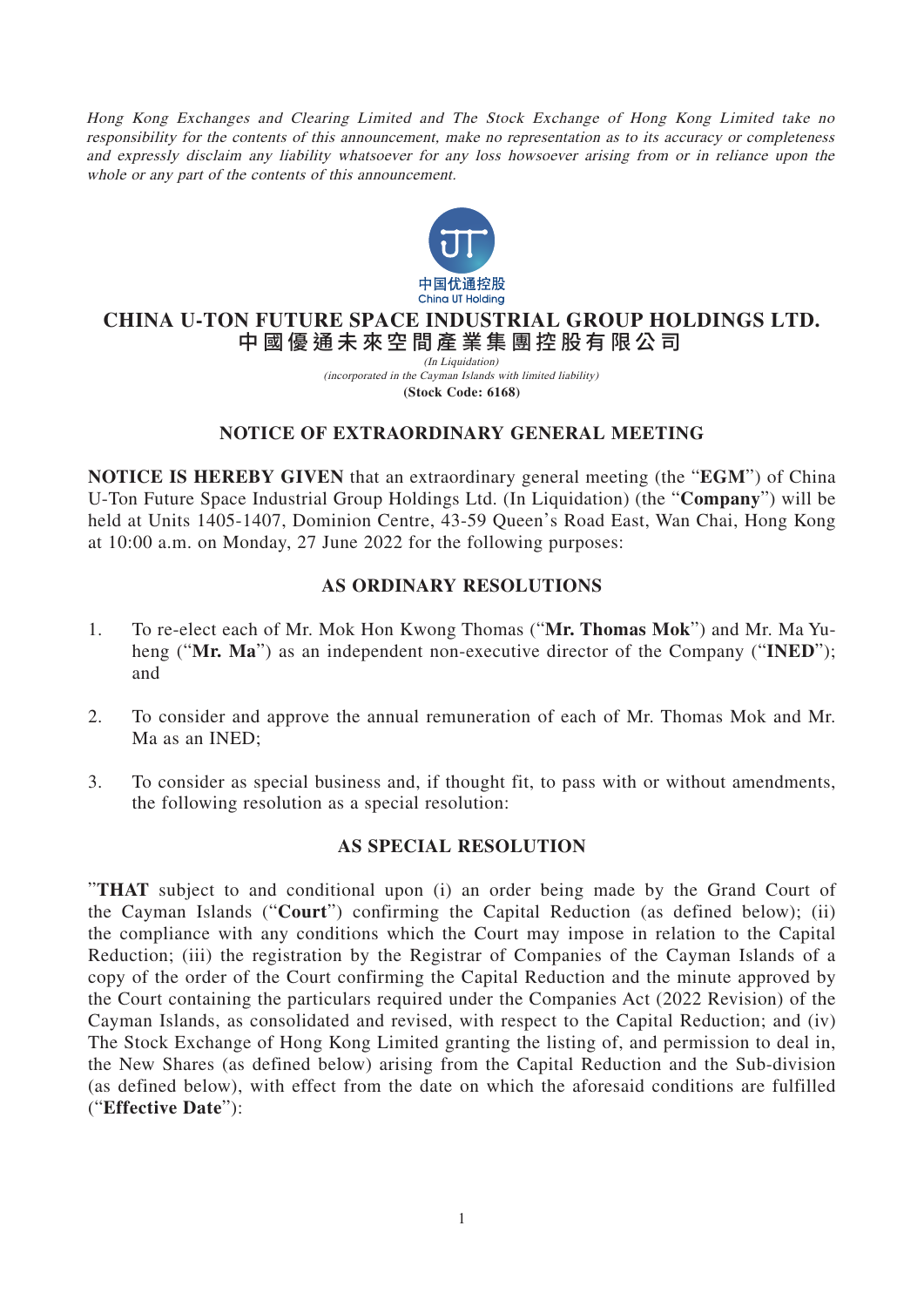- (a) the issued and paid-up share capital of the Company be reduced by reducing the par value of each existing ordinary share with a par value of HK\$0.10 of the Company from HK\$0.10 each to HK\$0.001 each by cancelling the paid-up share capital to the extent of HK\$0.099 on each existing ordinary share in issue on the Effective Date ("**Capital Reduction**") so that following the Capital Reduction each such issued existing ordinary share with a par value of HK\$0.10 shall be treated as one fully paid-up ordinary share with a par value of HK\$0.001 ("**New Share(s)**") in the share capital of the Company and any liability of the holders of such shares to make any further contribution to the capital of the Company on each such share shall be treated as satisfied and that the amount of issued share capital thereby cancelled be made available for issue of new shares of the Company;
- (b) the credit arising from the Capital Reduction be applied to set off against the accumulated losses of the Company as at the Effective Date and the directors of the Company be authorised to apply the balance of any such credit remaining in any manner as permitted by all applicable laws and the amended and restated memorandum and articles of association of the Company at such time as they may think fit;
- (c) immediately following the Capital Reduction becoming effective, each of the then authorised but unissued existing ordinary shares with a par value of HK\$0.10 be subdivided into 100 authorised but unissued New Shares with a par value of HK\$0.001 each in the share capital of the Company ("**Sub-division**") such that the current authorised share capital of the Company of HK\$400,000,000 divided into 4,000,000,000 ordinary shares of par value HK\$0.10 each shall become HK\$400,000,000 divided into 4,000,000,000,000 ordinary shares of par value HK\$0.001 each following the Capital Reduction and the Sub-division becoming effective;
- (d) each of the New Shares arising from the Capital Reduction and the Subdivision shall rank pari passu in all respects with each other and have rights and privileges and be subject to the restrictions contained in the amended and restated memorandum and articles of association of the Company; and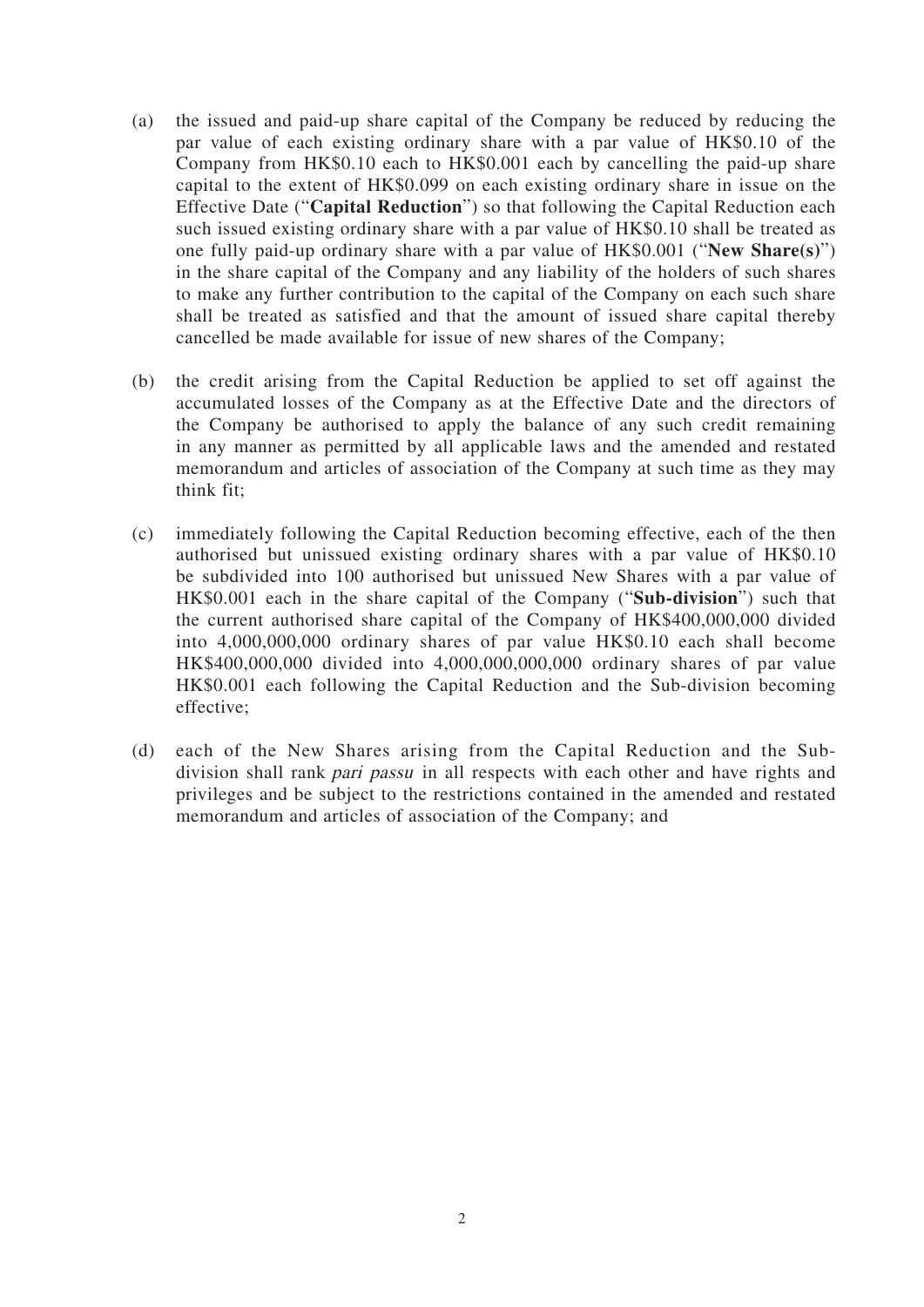(e) the directors of the Company and Mr. Ho Man Kit and Ms. Kong Sze Man Simone, the joint and several liquidators of the Company, be and are hereby authorised to do all such acts and things and execute all such documents, which are ancillary to the Capital Reduction and the Sub-division and of administrative nature, on behalf of the Company, including under seal where applicable, as they may consider necessary or expedient to give effect to the Capital Reduction and the Subdivision."

> Yours faithfully For and on behalf of **China U-Ton Future Space Industrial Group Holdings Ltd.** (In Liquidation) **Mr. Ho Man Kit Ms. Kong Sze Man Simone** Joint and Several Liquidators Acting as agents only without personal liability

Hong Kong, 2 June 2022

Registered office: Windward 3 Regatta Office Park PO Box 1350 Grand Cayman KY1-1108 Cayman Islands

Head office and principal place of business in Hong Kong: Unit B, 12/F Hang Seng Causeway Bay Building 28 Yee Wo Street Causeway Bay Hong Kong

As at the date of this notice, the executive directors of the Company are Mr. Jiang Changqing, Mr. Zhao Feng, Ms. Liu Jianzhou, Mr. Chen Qizheng, Mr. Liu Zhen and Mr. Mok Kwan Leong; the non-executive director is Mr. Ge Lingyue; the independent non-executive directors of the Company are Mr. Wang Haiyu, Ms. Wu Hanpu, Mr. Mok Hon Kwong Thomas and Mr. Ma Yu-heng.

The affairs, business and property of the Company in Hong Kong are being managed by Mr. Ho Man Kit and Ms. Kong Sze Man Simone, the joint and several liquidators, who act as the agents of the Company only and without personal liability.

Website: www.chinauton.com.hk.